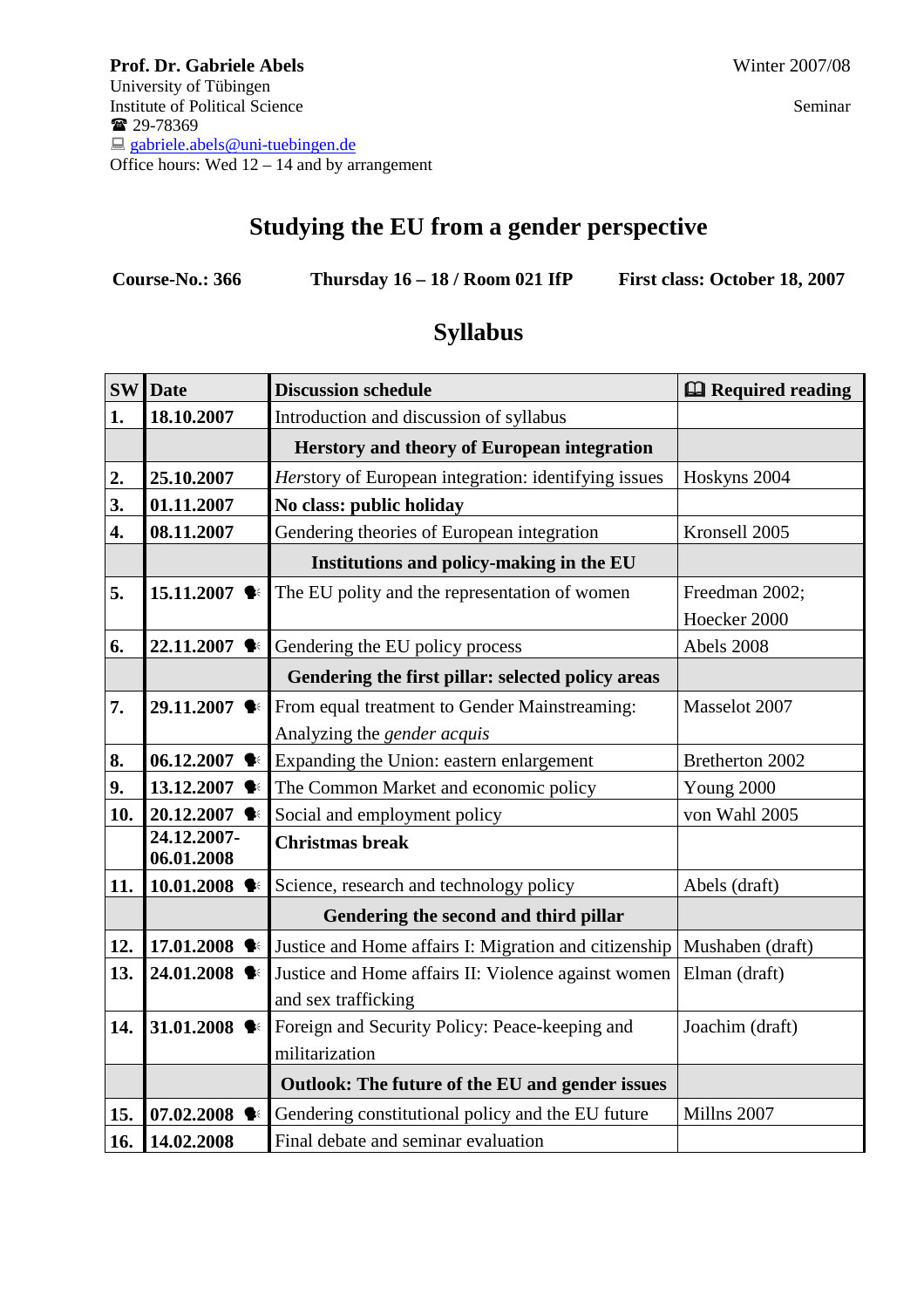# **Course Description**

Over the course of the last 50 years, the EU has turned into a unique political system. Today, European integration deeply affects the everyday life of citizens in the member states, including gender relations. The 'women's question' was interwoven in the process of European integration from the very beginning. Originally founded on Article 119 in the 1957 EEC Treaty the European Community has developed a rich body of gender equality law since the 1970s, which follows an equal opportunities approach. Today the potentially radical Gender Mainstreaming approach is a guiding principle in the EU. Gender equality is one of the fundamental norms of the Union and Gender Mainstreaming – as a policy tool – has to be applied to all policies. Consequently, some scholars consider the EU to be the most progressive gender regime in the world.

This amazing development is so far not sufficiently reflected in the academic debate. While scholars working on European studies have widely neglected the issue of "integrating gender", academics from the field of gender studies in political science, sociology, law and economics only began to study European integration in the early 1990s.

The course aims to enhance students' understanding of European integration from a perspective of (interdisciplinary) women's and gender studies. Major topics are the conceptualization of European integration, the characteristics of the EU polity and of the policy process, the development of EU gender policy and equal opportunity legislation. Selected EU policies such as the Common market, social and employment policy, research and technology, justice and home affairs, migration, foreign and security policy, and development policy will be analyzed applying a Gender Mainstreaming perspective.

# **Course Requirements**

All students are expected to read faithfully and carefully the required reading assignments providing our framework(s) for analysis.

Class format will consist of a mixture of lectures, student presentations and group discussions.

Weekly class attendance is mandatory (up to two unexcused absence) and active participation in class is expected.

For a 'Leistungsnachweis', a **student presentation** in class (Referat plus Thesenpapier) and a 15 page (about 4.500 -5.000 words or 35.000-40.000 characters) **research paper** (Hausarbeit) are mandatory. For your oral presentation, you have to consult me during office hour at least two weeks before the scheduled date.

For information on "Wie schreibe ich eine Hausarbeit und andere Seminararbeiten?" please consult the following webpage: http://www.uni-tuebingen.de/pol/zit.htm All research papers must include a statement that the paper is a result of your own work and that not other sources have been used as the ones mentioned in your paper. Nevertheless, proof-reading by a third person is allowed and, in fact, recommended.

All those students who want to attend the class and do not require a 'Leistungsnachweis' have to serve as **discussants**, i.e. they have to comment on one of the oral presentation and introduce questions for the group discussion.

# **Programme**

- Politikwissenschaft Lehramt, Abschluss 25, Prüfungsordnung 0 (25129)
- Politikwissenschaft Magister, Abschluss 02, Prüfungsordnung 96 (02129)
- Vergl. Politikforschung Master, Abschluss 88, Prüfungsordnung 0 (88123)
- Mag/LA/Dipl. 23/25/30; MA VPF 3-10; MEUS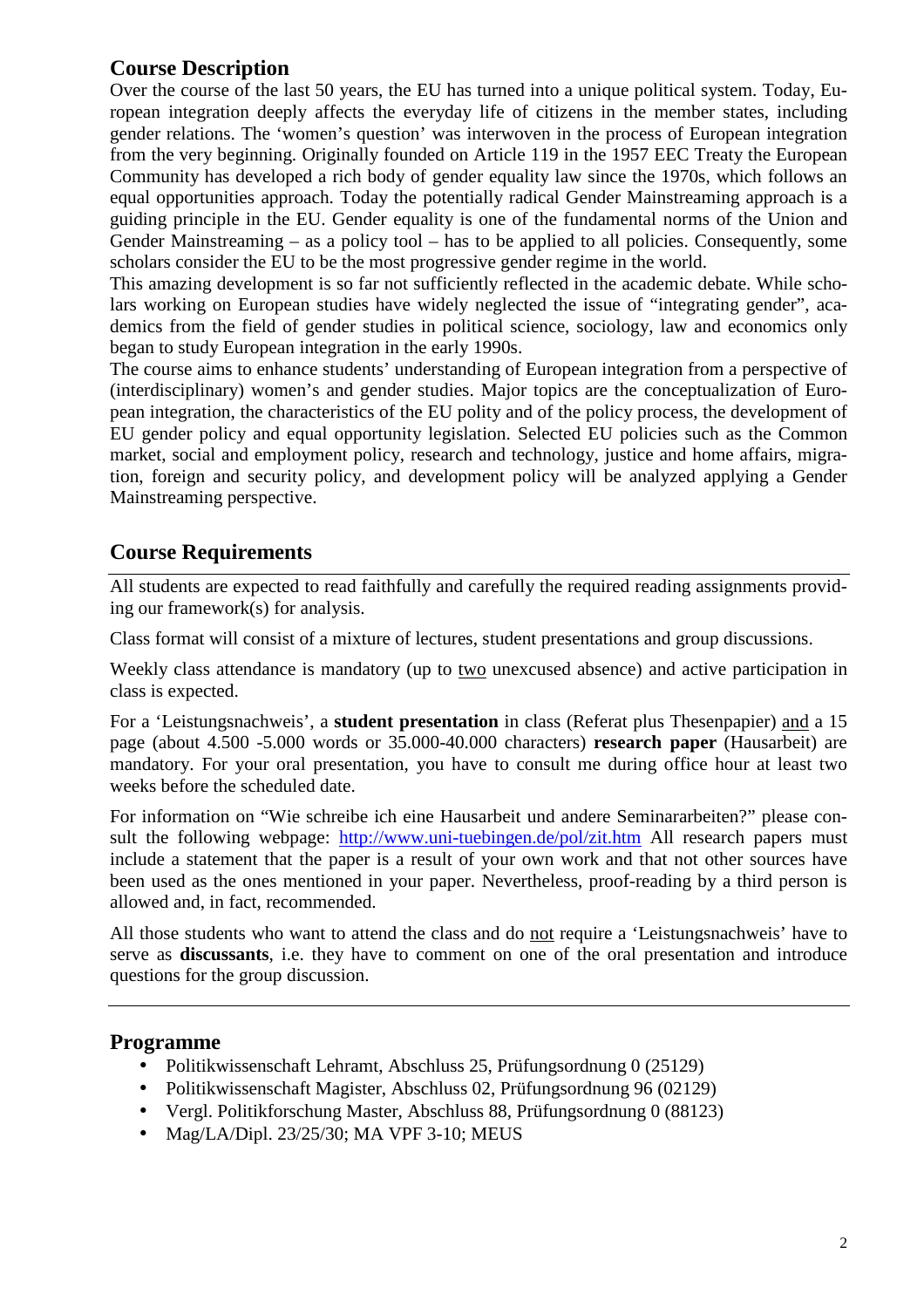## **Reading assignments**

All reading material is available in the library of the Institute for Political Science.

**Required reading for all participants** 

- **Topic for oral presentation**
- $\bigoplus$  **Texts that can be downloaded from 'ILIAS'**

### **EU textbooks/introductions**

- Dietz, Thomas and Wiener, Antje (2004) *European Integration Theory*. Oxford : Oxford University Press.
- Hix, Simon (2005) *The Political System of the European Union*. 2. ed. Houndsmill, New York: Palgrave Macmillan.
- McCormick, John (2002) *Understanding the European Union: a Concise Introduction*. Houndsmill, New York: Palgrave.
- Peterson, John and Shackleton, Michael (eds.) (2006) *Institutions of the European Union*. 2<sup>nd</sup> edition. Oxford: Oxford University Press.

Rosamond, Ben (2001) *Theories of European Integration.* Houndsmill, New York: Palgrave.

Wallace, Helen, Wallace, William and Pollack, Mark A. (eds.) (2005) *Policy-making in the European Union*, 5th ed., Oxford: Oxford University Press.

### **Feminist EU studies/introductions**

- Allroggen, Ulrike, Berger, Tanja and Erbe, Birgit (eds.) (2002): *Was bringt Europa den Frauen? Feministische Beiträge zu Chancen und Defiziten der europäischen Union*. Hamburg: Argument-Verlag.
- Biester, Elke, Barbara Holland-Cunz, Eva Maleck-Lewy, Anja Ruf, and Birgit Sauer (eds.) (1994) *Das unsichtbare Geschlecht der Europa. Der europäische Einigungsprozess aus feministischer Sicht*, Frankfurt/M.: Campus.
- Epiney, Astrid/Abt, Marianne F. (2003) D*as Recht der Gleichstellung von Mann und Frau in der EU*. Baden-Baden: Nomos. (Bib. Jura)
- Hoskyns, Catherine (1996) *Integrating Gender. Women, Law and Politics in the European Union*. London: Verso.
- Hoskyns, Catherine (2004) Gender Perspectives, in Wiener, Antje and Dietz, Thomas (eds.), *European Integration Theory*, Oxford: Oxford University Press, 217-236.
- Jünnemann, Annette and Carmen Klement (eds.) (2005) *Die Gleichstellungspolitik in der Europäischen Union/The Policy of Gender Equality in the European Union*, Baden-Baden: Nomos.
- Klein, Uta (2006) Geschlechterverhältnisse und Gleichstellungspolitik in der Europäischen Union. Akteure – Themen – Ergebnisse. Wiesbaden: VS Verlag.

Rossilli, Mariagrazia (ed.) (2000) *Gender Policies in the European Union*. New York: Peter Lang.

van der Vleuten, Anna (2007) *The Price of Gender Equality: Member States and Governance in the European Union*. Aldershot: Ashgate.

### **Useful background documents on the Internet:**

Statistics on gender issues - European Commission: http://www.europa.eu.int/comm/employment\_social/equ\_opp/statistics\_en.html

European Commission, *Annual reports of the European Commission on gender equality contain statistics*: Internet:

http://www.europa.eu.int/comm/employment\_social/equ\_opp/report\_en.html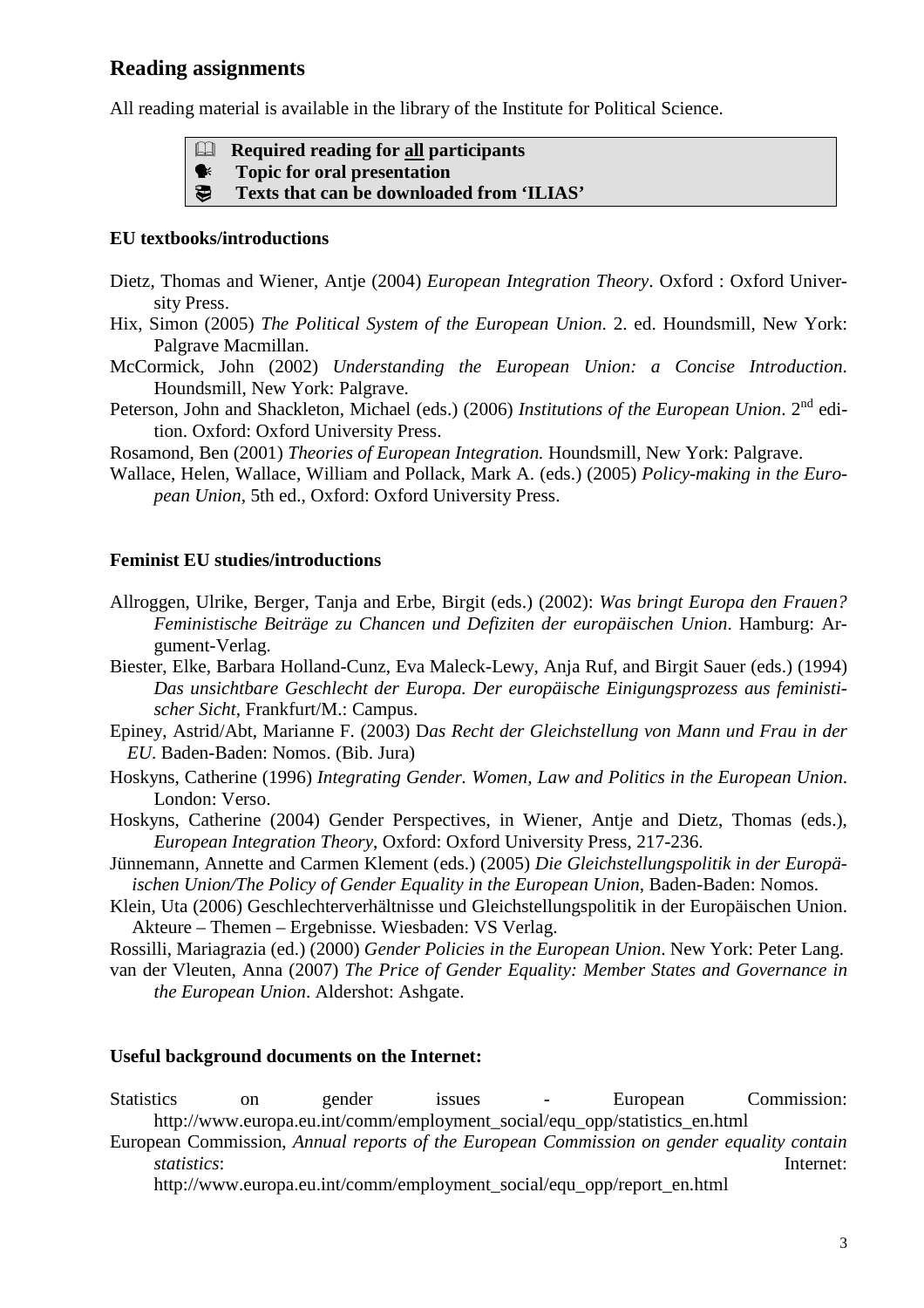- Council (1995) Council Resolution of 27.3.1995 on the Balanced Participation of Men and Women in Decision-Making. *Offical Journal* C 168/4.7.95.
- European Commission (1996) *Communication on Incorporating Equal Opportunities for Women and Men into all Community Policies and Activities*. COM (96) 67 final, 21.2.96.
- European Commission, *Women and Men in Decision-Making*, Internet: http://europa.eu.int/comm/employment\_social/women\_men\_stats/index\_en.htm
- European Commission (2005) Proposal for a Regulation of the European Parliament and the Council establishing a European Institute for Gender Equality, COM(2005) 81 final, 8.3.2005, Internet:

http://ec.europa.eu/employment\_social/news/2005/mar/genderinstitute\_en.pdf

- European Commission (2006) *Report from the Commission to the Council, the European Parliament, the European Economic and Social Committee and the Committee of the Regions on equality between women and men – 2006*, COM 2006/71, 22.2.2006, Internet: http://europa.eu.int/comm/employment\_social/gender\_equality/gender\_mainstreaming/activi ty reports en.html
- European Commission (2006) *Communication from the Commission to the Council, the European Parliament, the European Economic and Social committee and the Committee of the Regions - A Roadmap for equality between women and men 2006-2010*, COM (2006) 92 final, 1.3.2006, Internet:

http://eur-lex.europa.eu/LexUriServ/site/en/com/2006/com2006\_0092en01.pdf

European Women's Lobby *Gender Equality Road Map for the European Community 2006-2010*, Internet: http://www.womenlobby.org/

#### **Gendering theories of European integration**

- Abels, Gabriele (2005) Feministische Perspektiven in: Bieling, Hans-Jürgen and Marika Lerch (eds.), *Theorien der europäischen Integration: Einführung*. Opladen: Leske + Budrich, 347- 372.
- Hoskyns, Catherine (2004) Gender Perspectives, in Wiener, Antje and Dietz, Thomas (eds.), *European Integration Theory*, Oxford: Oxford University Press, 217-236.
- Kronsell, Annica (2005) Gender, Power and European Integration Theory, *Journal of European Public Policy* 12 (6), 1022-1040. <del></del>

#### **The EU polity and the representation of women**

Website "Women in decision-making", Internet: http://ec.europa.eu/employment\_social/women\_men\_stats/index\_en.htm

- Abels, Gabriele (2001): Das 'Geschlechterdemokratiedefizit' der EU: Politische Repräsentation und Geschlecht im europäischen Mehrebenensystem in: Eva Kreisky, Birgit Sauer, and Sabine Lang (eds.), *EU. Geschlecht. Staat*, Wien: WUV-Universitäts-Verlag, 185-202.
- Freedman, Jane (2002) Women in the European Parliament, *Parliamentary Affairs* 55:1, 179-  $188.$
- Hoecker, Beate (2000): Geschlechterdemokratie im europäischen Kontext. Die Konzepte der europäischen Union zur Förderung der politischen Beteiligung von Frauen, *Aus Politik und Zeitgeschichte* **B** 31-32, 30-38.  $\overline{\mathcal{P}}$
- Hoecker, Beate ( (1998) Politische Partizipation und Repräsentation von Frauen im europäischen Vergleich in: Beate Hoecker (Hg.) *Handbuch Politische Partizipation von Frauen in Europa*. Opladen: Leske + Budrich, 379-398.
- Hoecker, Beate / Fuchs, Gesine (2003): Politische Partizipation und Repräsentation von Frauen in den Beitrittsländern im Vergleich, in Beate Hoecker and Gesine Fuchs (eds.) *Politische Partizipation von Frauen in Europa, Band 2, Die Beitrittsstaaten*, Opladen: Leske + Budrich, 285-306. (UB)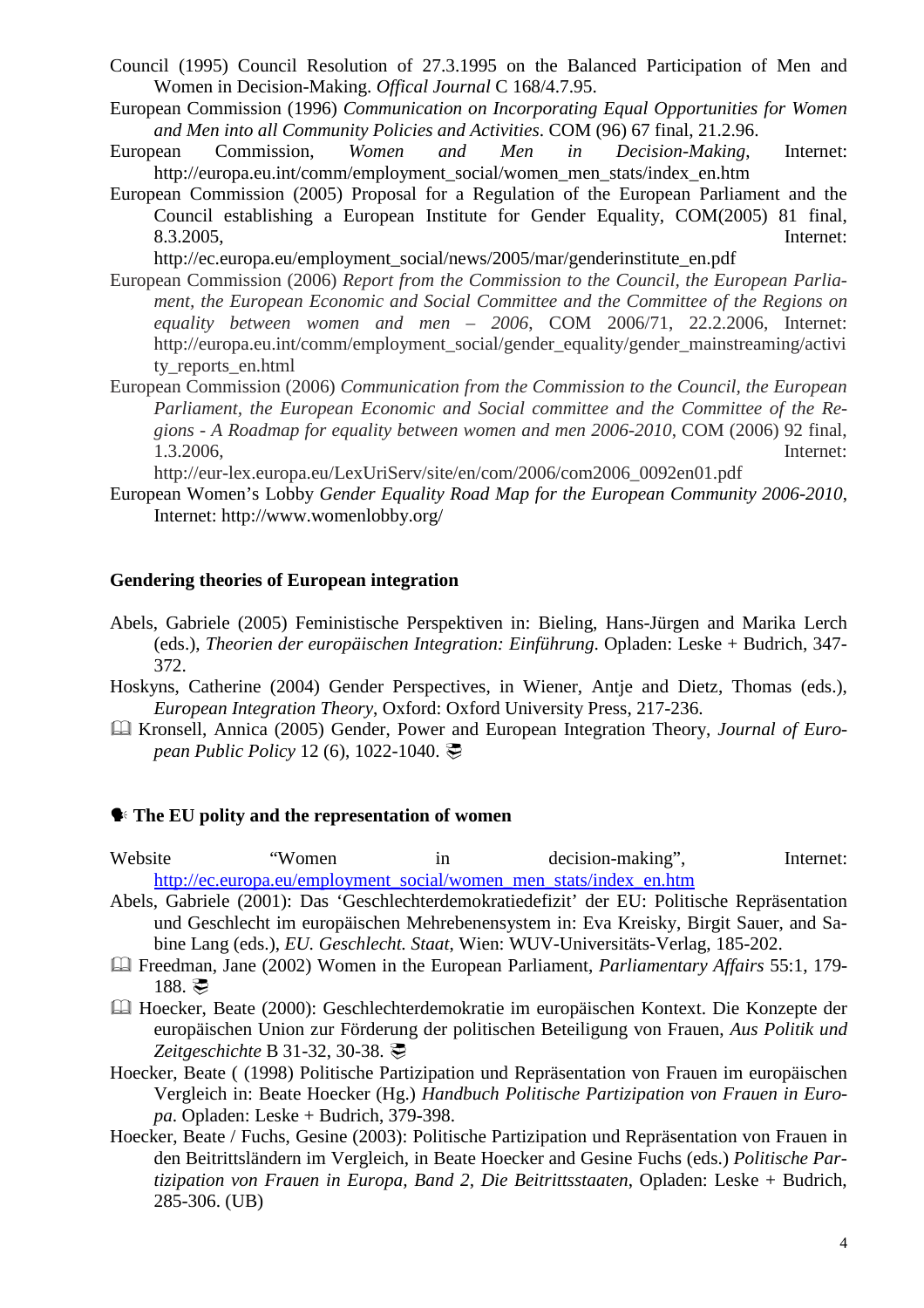Mushaben, Joyce Marie (1998) The Politics of Critical Acts: Women, Leadership and Democratic Deficits in the European, *The European Studies Journal* 2, 51-91. ○

#### **Gendering the EU policy proces***s*

- Abels, Gabriele (2008) Geschlechterpolitik in: Hubert Heinelt and Michèle Knodt (eds.): *Politikfelder im EU-Mehrebenensystem. Instrumente und Strategien europäischen Regierens*. Baden-Baden: Nomos (i.E.).
- Helfferich, Barbara / Kolb, Felix (2001): Multilevel Action Coordination in European Contentious Politics: The Case of the European Women's Lobby in: Doug Imig and Sydney Tarrow (eds.) *Contentious Europeans: Protests and Politics in an Emerging Polity*. Lanham, Boulder, Lanham, Md.: Rowman & Littlefield, 143-162. (Bib. Soziologie)
- Pollack, Mark A. (2005) Theorizing EU Policy-making in Wallace, Helen, Wallace, William and Pollack, Mark A. (eds.) (2005) *Policy-making in the European Union*, 5th ed., Oxford: Oxford University Press, 13-48.
- Woodward, Alison E. (2004) Velvet Triangles: Gender and Informal Governance in: Thomas Christiansen and Simona Piattoni (eds.) *Informal Governance and the European Union*. Cheltenham: Edward Elgar, 76-93.
- Zippel, Kathrin (2004) Transnational Advocacy Networks and Policy Cycles in the European Union: The Case of Sexual Harrassment, *Social Politics* 11, 57-85. <del>○</del>

#### **From equal treatment to Gender Mainstreaming : Analyzing the** *gender acquis*

- Bothfeld, Silke, Sigrid Gronbach, and Barbara Riedmüller (eds.) (2002) *Gender Mainstreaming eine Innovation in der Gleichstellungspolitik: Zwischenberichte aus der politischen Praxis*. Frankfurt/M.: Campus. (Bib. Soziologie)
- Burrows, Noreen, Muriel Robison (2007) An Assessment of the Recast of Community Equality Laws, *European Law Journal* 13:2, 186-203. (Bib. Jura)
- Cichowski, Rachel A. (2001): Judicial Rulemaking and the Institutionalization of European Union Sex Equality Policy in: Alec Stone Sweet, Wayne Sandholtz and Neil Fligstein (eds.) The Institutionalization of Europe. Oxford: Oxford University Press, 113-136. (Bib. Jura)
- Epiney, Astrid/Abt, Marianne F. (2003) D*as Recht der Gleichstellung von Mann und Frau in der EU*. Baden-Baden: Nomos. (Bib. Jura)
- Liebert, Ulrike (ed.) (2003) *Gendering Europeanisation*. Brüssel, Bern, Berlin: Peter Lang.
- Masselot, Annick (2007) The State of Gender Equality Law in the European Union, *European Law Journal* 13:2, 152-168. <del>○</del>
- Schmidt, Verena (2005) *Gender Mainstreaming an Innovation in Europe? The Institutionalisation of Gender Mainstreaming in the European Commission*, Opladen: Barbara Budrich Publishers, chap. 2 and 7.
- Stratigaki, Maria (2005) Gender Mainstreaming vs. Positive Action: An ongoing conflict in EU gender equality policy, *European Journal of Women's Studies* 12:2, 165-186. -

#### **Expanding the Union: enlargement**

- Bretherton, Charlotte (2002) *Gender Mainstreaming and Enlargement: the EU as Negligent actor?* Internet: http://eprints.anu.edu.au/archive/00001384/
- Chołuj, Božena and Neusuess, Claudia (2004) *EU Enlargement in 2004: East-West Priorities and Perspectives from Women Inside and Outside the EU*. Discussion Paper, Internet: www.womnet.de/content/upload/Gender\_Equality\_in\_an\_Enlarged\_EU..doc
- *femina politica: Zeitschrift für feministische Politik-Wissenschaft* 15:1 (2006), Special issue "Geschlechterpolitik nach der EU-Osterweiterung".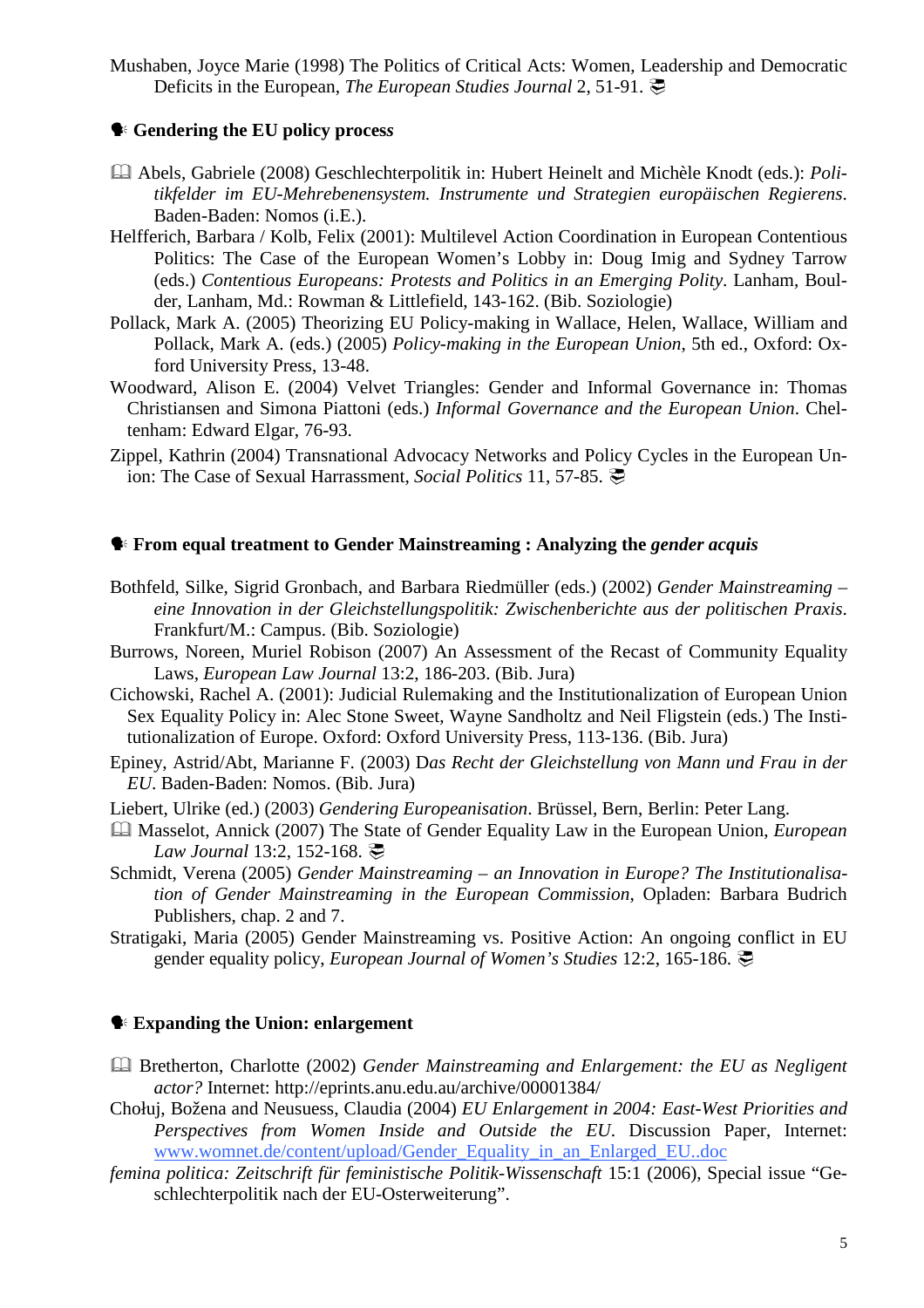- Koldinska, Kristina (2007) Gender Equality: Before and After the Enlargement of the EU: The Case of the Czech Republic, *European Law Journal* 13:2, 238-252. (Bib. Jura)
- Lemke, Christiane (2003) *Women's Social Citizenship in Eastern Accession Countries*, Paper presented at the International Workshop "Gender, Globalization, and State Transformation: New Concepts and Approaches to Political Research", Delmenhorst/Bremen Sept. 27-30, 2003. Internet: http://www.monnet-centre.uni-bremen.de/GenderGlobNet/Paper/ PaperLemke.pdf

Nugent, Neil 2004, *European Union Enlargement*. Houndsmill, New York: Palgrave.

- Sloat, Amanda (2004) *Legislating for Equality: The Implementation of the EU Equality Acquis in Central and Eastern Europe*, Jean Monnet Working Papers No. 8/04, Internet: http://www.jeanmonnetprogram.org/papers/04/040801.html
- Watson, Peggy (2000) Politics, Policy and Identity: EU Eastern Enlargement and East-West Differences, *Journal of European Public Policy* 7:3, 369-384. 灵

#### **The Common Market and economic policy**

- Hoskyns, Catherine (2004) *Mainstreaming Gender in the EU's Macroeconomic Policy: Institutional and Conceptual Issues*, Paper presented at the ECPR Conference, Bologna, 24–26 June.  $\mathcal{F}$
- Perrons, Diane (2005) Gender Mainstreaming and Gender Equality in the New (Market) Economy: An Analysis of Contradictions, *Social Politics: International Studies in Gender, State & Society* 12, 389-411. **●**
- Rubery, Jill (2005) Reflections on Gender Mainstreaming: An Example of Feminist Economics in Action? Feminist Economics 11:3, 1-26. 是
- Schunter-Kleemann, Susanne (2002) Die Wirtschafts- und Finanzpolitik der EU unter die feministische Lupe genommen in: Ulrike Allroggen, Tanja Berger, and Birgit Erbe (eds.), *Was bringt Europa den Frauen? Feministische Beiträge zu Chancen und Defiziten der Europäischen Union*, Hamburg: Argument-Verlag, 69-92.
- Young, Brigitte (2000) Disciplinary Neoliberalism in the European Union and Gender Politics, *New Political Economy* 5:1, 77-98. <a>

### **Social and employment policy**

- Behning, Ute/Pascual, Amparo S., 2001: *Gender Mainstreaming in the European Employment Strategy*. Brüssel.
- Guerrina, Roberta (2002) Mothering in Europe: Feminist Critique of European Policies on Motherhood and Employment, *European Journal of Women's Studies* 9 (1): 49-68. <
- Lewis, Jane (2006) Work/family Reconciliation, Equal Opportunities and Social Policies: the Interpretation of Policy Trajectories at the EU level and the Meaning of Gender Equality, *Journal of European Public Policy* 13:3, 420-437. こ
- Liebert, Ulrike (ed.) (2003) *Gendering Europeanisation*. Brüssel, Bern, Berlin: Peter Lang.
- O'Connor, Julia A. (2005) Employment-Anchored Social Policy, Gender Equality and the Open Method of Policy Coordination in the European Union, *European Societies* 7:1, 27-52. <del>○</del>
- Ostner, Ilona (2000) From Equal Pay to Equal Employability: Four Decades of European Gender Policies in: Mariagrazia Rossili (ed.) *Gender Policies in the European Union*. New York: Peter Lang, 25-42.
- Rees, Teresa (1998) *Mainstreaming Equality in the European Union. Education, Training and Labour Market Policies*, London: Routledge.
- von Wahl, Angelika (2005) Liberal, Conservative, Social Democratic, or ... European? The European Union as Equal Employment Regime, *Social Politics* 12:1, 67-95. -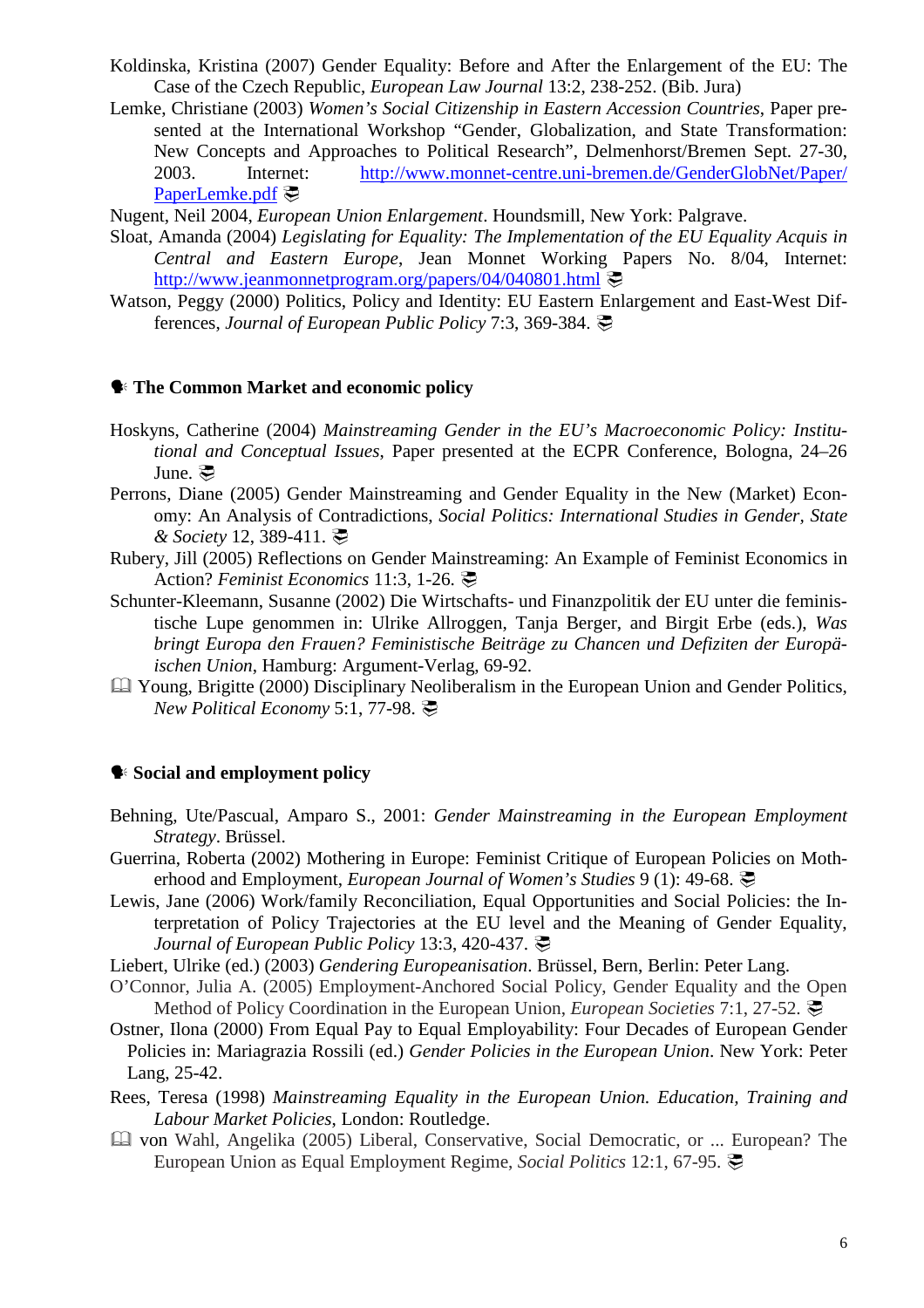#### **Science, research and technology policy**

- Abels, Gabriele (draft) Science, research and technology policy: women as subjects and objects of research (unpublished manuscript).  $\overline{\mathcal{C}}$
- Abels, Gabriele (2003) Frauen und Embryonen im Policy-Frame supranationaler Biopolitik: Chancen und Grenzen eines *engendering*, *Österreichische Zeitschrift für Politikwissenschaft* 32:2, 177-188.
- European Commission (1999) *Communication Women and Science: Mobilising Women to Enrich European Research*. COM (1999) 76.
- European Commission (2005) *Women and Science: Excellence and Innovation Gender Equality in Science. Commission Staff Working Document*, SEC(2005) 370, 11 March 2005. Internet: http://www.eubuero.de/arbeitsbereiche/fraueneuforschung/dtmlInhalt1/wed/Download/dat\_/ fil\_1054
- Helsinki Group on Women and Science: National policies on women and science in Europe Executive summaries, summaries, summaries, summaries, summaries, summaries, summaries, summaries, summaries, summaries,  $\sim$

Internet: http://europa.eu.int/comm/research/science-society/page\_en.cfm?id=2906

- Pollack, Mark and Emilie Hafner-Burton (2000) Mainstreaming Gender in the European Union, *Journal of European Public Policy* 7:3, 432-456.
- Rose, Hilary (1999) A Fair Share of the Research Pie or Re-Engendering Scientific and Technological Europe? *The European Journal of Women's Studies* 6:1, 31-47. <a>

### **Justice and Home affairs I: Migration and citizenship**

- Gerhard, Ute (2003) "Ein Raum der Freiheit". Ansätze und Perspektiven des Konzepts europäischer Bürgerrechte, *Feministische Studien* 21:1, 71-81.
- Kaplan, Gisela (1999): Pluralism and Citizenship: The Case of Gender in European Politics, in: Leslie Holmes and Philomena Murray (eds.) *Citizenship and Identity in Europe*. Aldershot: Ashgate , 73-96.
- Lister, Ruth (1997) *Citizenship. Feminist Perspectives*, Houndsmill, London: Macmillan.
- Meehan, Elizabeth (2001) *Citizenship and the European Union*, ZEI Discussion paper C 63, Bonn: Zentrum für Europäische Integrationsforschung, Internet: http://www.zei.de/zei\_deutsch/publikation/publ\_zeic\_dp.htm
- Mushaben, Joyce Marie (draft) Women on the Move: EU Migration and Citizenship Policy (unpublished manuscript).

#### **Justice and Home affairs II: Violence against women and Sex trafficking**

- Askola, Heli (2007) Violence against Women, Trafficking, and Migration in the European Union, *European Law Journal* 13:2, 204-217. (UB Jura)
- El-Cherkeh, Tanja et al. (2007) *EU Enlargement, Migration and Trafficking in Women: The Case of South Eastern Europe*. HWWA Report 247. Hamburg: HWWA (160pp.) -
- Elman, Amy (draft) More than "Home Affairs": Domestic Violence, Sex Trafficking and Sexual Politics (unpublished manuscript).
- Goodey, Jo (2003) Migration, Crime and Victimhood: Responses to Sex Trafficking in the EU, *Punishment and Society* 5:4, 415-432. ?
- Kligman, Gail and Stephanie Limoncelli 2005, Trafficking Women after Socialism: To, Through, and From Eastern Europe. *Social Politics: International Studies in Gender, State and Society* 12:1, 118-140.
- Leidholdt, Dorchen (1996) Sexual Trafficking of Women in Europe: A Human Rights Crisis for the European Union, in Amy Elman (ed.) *Sexual Politics and the European Union: The New Feminist Challenge*. Providence, RI: Berghahn, 83-95.